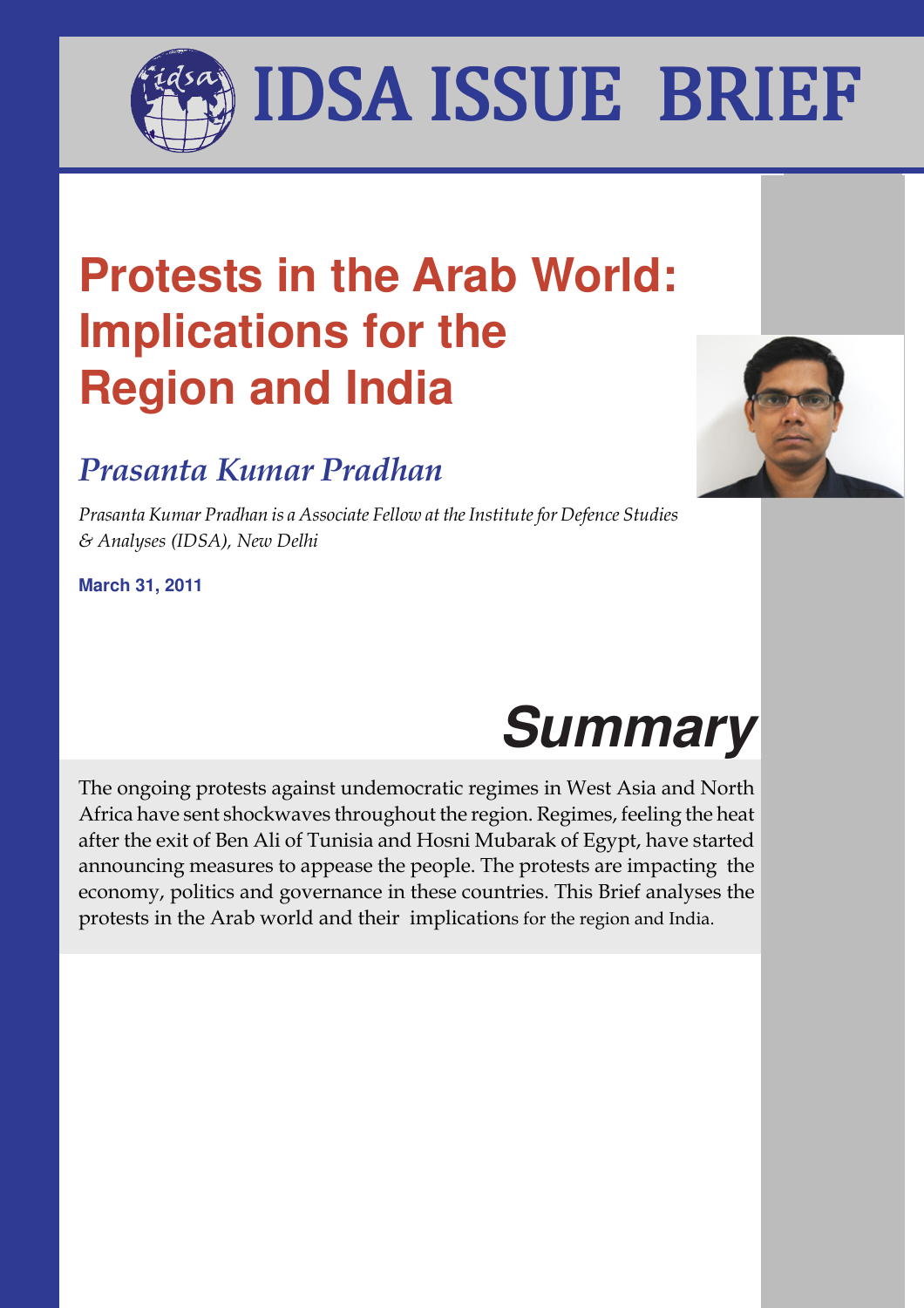Bahrain, Saudi Arabia, Oman and Iraq against their rulers and demanding greater The popular uprisings in North Africa which overthrew long ruling dictators like Ben Ali of Tunisia and Hosni Mubarak of Egypt have spread to neighbouring Arab countries. Scores of protesters have come on to the streets in Syria, Jordan, Yemen, Algeria, Libya, economic and political reforms. Though the protests differ in levels of popular participation and priority of demands, the agendas remain more or less the same. The one idea shared by the protesters across the region is their frustration at the long ruling authoritarian rulers and their policies, which, they say, are obsolete and do not cater to the needs of the people and the welfare of the country. Other demands made by the protesters include: political and constitutional reforms, employment, economic and social equality, improving human rights conditions, and their desire to participate in the affairs of the state. The demands reflect the undemocratic and authoritarian nature of the rulers in the region and their suppression of the aspirations of the people.

## **Packages and Promises**

1

Immediately after the protests started spreading, governments began to announce financial incentives including cash distribution, and promised political reforms. Algeria has announced measures to check the rising prices of basic commodities. The Yemeni president Ali Abdullah Saleh announced that he would not seek another presidential term after 2013, nor would his son Ahmed Ali Saleh succeed him as president. In order to pacify the demonstrating students, he announced measures to absorb 25 per cent of college students in government institutions, exempt students from paying tuition fees, establish a fund to create jobs for university graduates, and increase salaries of the armed forces and government employees.

King Abdullah II of Jordan dismissed Prime Minister Samir Rifai's cabinet, appointed Marouf Bakhit in his place and ordered him to undertake political reforms to "correct the mistakes of the past." The Iraqi prime minister Noori Al Maliki announced that he would give up half his salary and vowed not to run for a third term and support the constitutional reform that would place a two-term limit on the office of prime minister.

The Bahrain government announced cash payouts of around 1,000 dinars to each family on the occasion of the 10th anniversary of the National Action Charter and as a mark of appreciation by King Hamad bin Issa al-Khalifa.<sup>1</sup> The Omani government announced steps to provide 50,000 jobs to the unemployed youth and pay each one of them 150 rials

 <sup>&</sup>quot;Bahrain doles out money to families," Al Jazeera, February 12, 2011, at http://english.aljazeera.net/ news/middleeast/2011/02/201121251854857192.html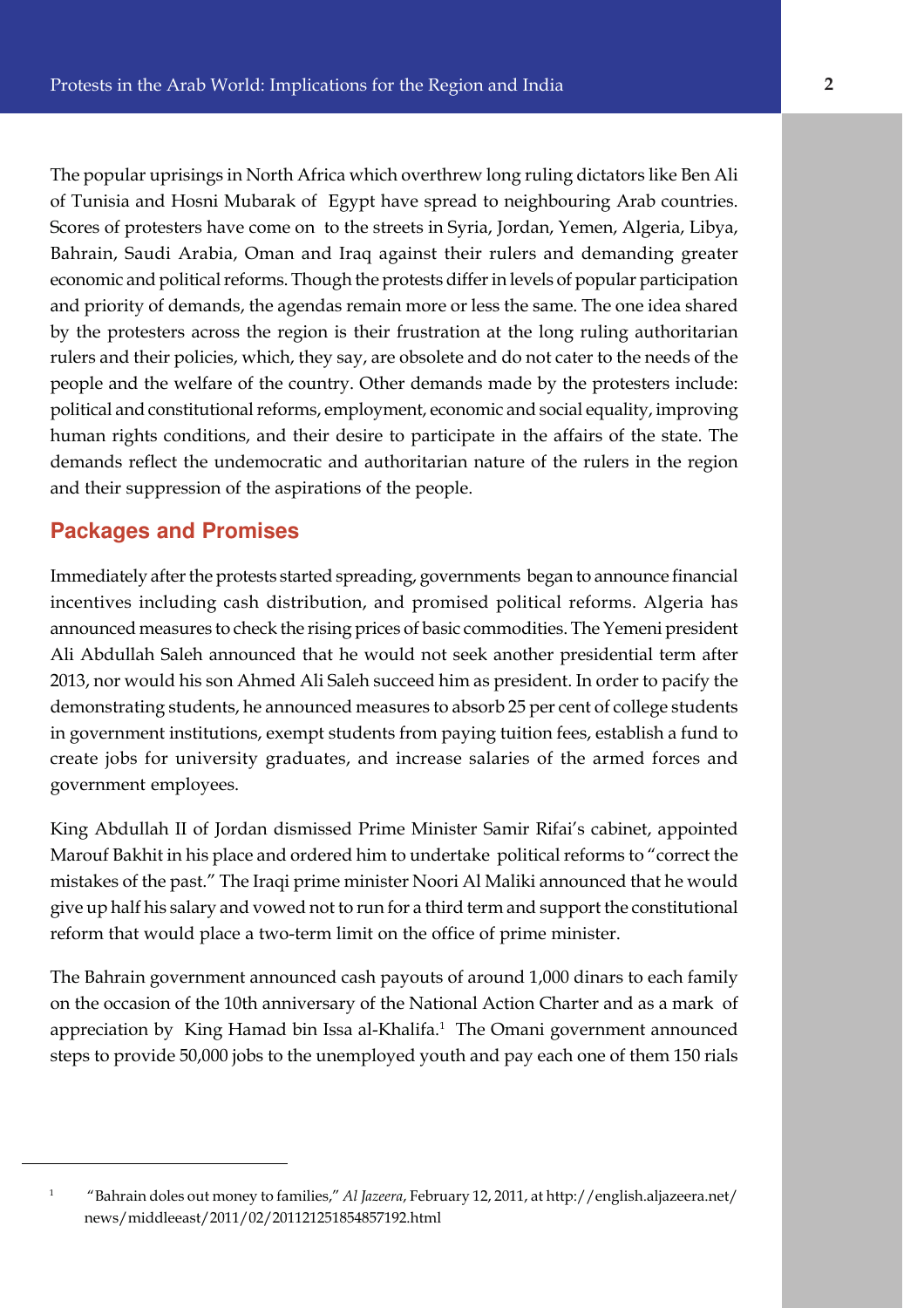per month till they become employed.<sup>2</sup> Similarly, the Emir of Kuwait, Sheikh al Sabah has distributed 1,000 dinars to each citizen to mark the 50th anniversary of independence, the 20th anniversary of liberation from Iraqi occupation and the fifth anniversary of his coming to power. He has also started free distribution of basic food items from February 2011 till March 2013. In addition, the basic salaries of servicemen have been raised by up to 115 per cent.<sup>3</sup>

On February 23, Saudi Arabia announced an aid package of \$36 billion to cover social development, the establishment of vocational training programmes for women, housing, support for co-operative societies, increased assistance to charitable societies, and scholarships for needy students.<sup>4</sup> This was in addition to the plans to raise the number of employed Saudi citizens by more than one million within the next two years and an additional 75,000 jobs for Saudis in public sector bodies. With protests continuing in the neighbourhood and a few protests inside the kingdom, Abdullah addressed the nation on March 18 and promised another massive package which will include the creation of 60,000 new jobs within the interior ministry, monthly payouts for the unemployed and building 500,000 new homes, among other measures.<sup>5</sup>

The apprehension of the rulers is clearly visible in the economic and political decisions taken by them in the face of developments in their own countries and in their neighbourhood. The concessions announced reflect their nervousness at developments which question their legitimacy and ability to rule the country and provided an opportunity for the fragmented opposition to unite against the regime. Their biggest fear is, however, the possibile rise of extremist elements that can further sway public opinion against the regime.

# **Economic Solutions for Political Problems**

The rulers have used their oft-repeated - and hitherto - successful strategy of overwhelming the people with cash and other sops to appease their rising discontent. They have also

<sup>&</sup>lt;sup>2</sup> "Oman to provide jobs for 50,000 citizens," The Khaleej Times, February 28, 2011, at http:// www.khaleejtimes.com/DisplayArticle08.asp?xfile=data/middleeast/2011/February/ middleeast\_February792.xml&section=middleeast

<sup>&</sup>lt;sup>3</sup> "Kuwait gives each citizen Dh13,000 and free food," The National, January 18, 2011, at http:// www.thenational.ae/news/worldwide/middle-east/kuwait-gives-each-citizen-dh13-000-and-freefood

<sup>4</sup> "King Abdullah announces \$35b aid for Saudis," The Gulf News, February 27, 2011, at http:// gulfnews.com/news/gulf/saudi-arabia/king-abdulla-announces-35b-aid-for-saudis-1.766444

<sup>&</sup>lt;sup>5</sup> For details see "Saudi King Abdullah decrees wide-ranging welfare measures," Asharq Al Awsat, March 19, 2011, at http://aawsat.com/english/print.asp?artid=id24562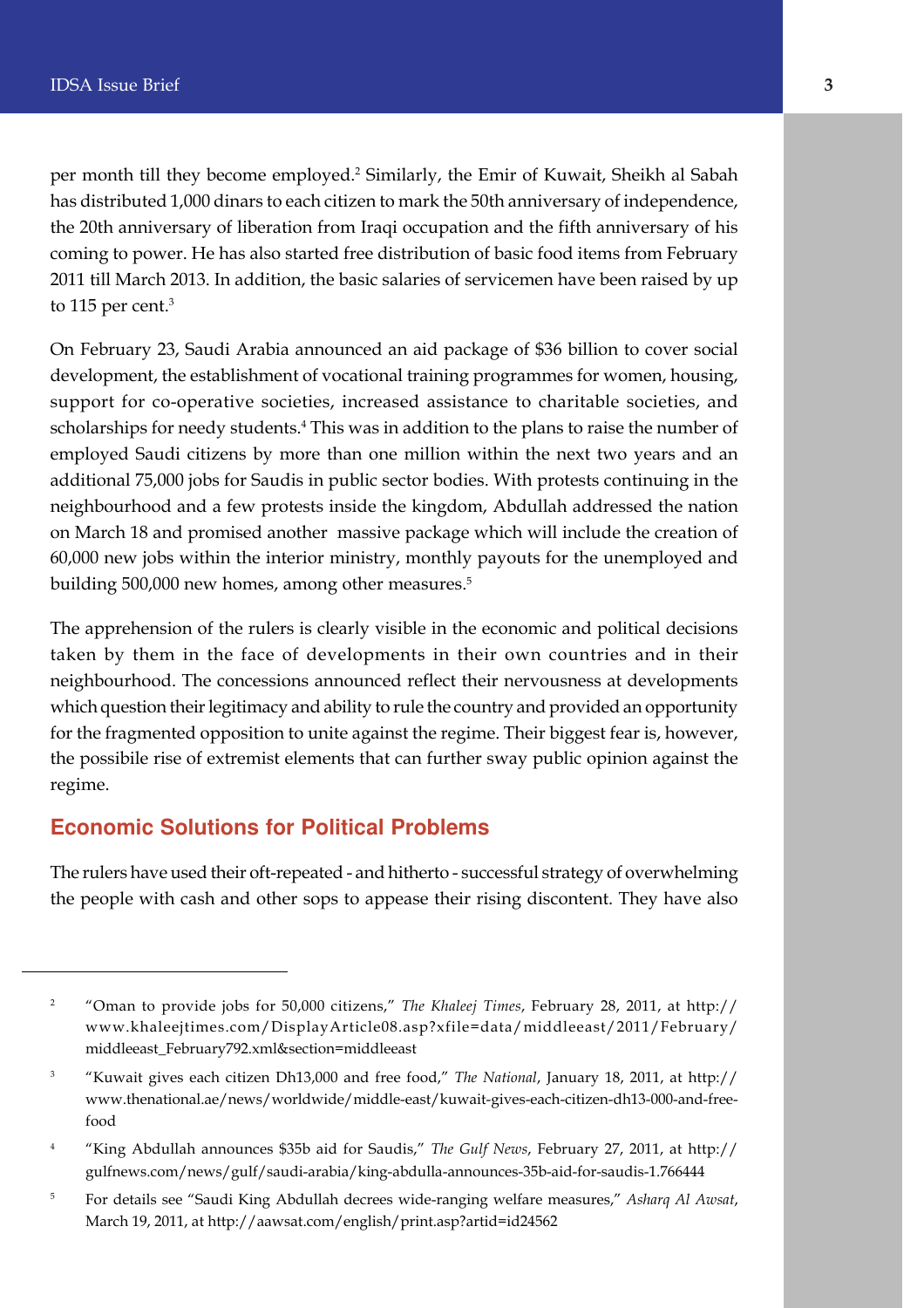e aspirations in the region go beyond economic well-being. This poses a challenge for the repeatedly called for dialogue with the protesters to deal with the situation. But these protests have exposed the Achilles' heel of the Gulf rulers, indicating that the social and economic measures taken by their governments are inadequate and that popular rulers in terms of both maintaining the loyalty of the people and further strengthening their regimes.

These stop gap measures can perhaps address the social security and financial needs of the people but the core issues of political reforms, governance, the relationship between the ruler and the ruled, people's participation in the decision making process, human rights, etc. still remain unaddressed, and which the rulers are hesitant to concede. The social and financial measures may, for the time being, give the rulers a breather but these issues will surface again to haunt them in the future. The time has come for the leaders of the Gulf countries to understand that the incidents in Tunisia, Egypt and Libya have shown that economic incentives alone cannot sustain authoritarian regimes. The acceptability of leaders among the people, acknowledgment of the aspirations of the youth, social and economic equality, political and constitutional reforms, etc. are essential in today's world.

## **Implications for the Region**

#### **Fluctuating oil price**

The protests had an immediate impact on the oil market with crude prices soaring up to \$116 per barrel in March 2011. There is also no likelihood of oil prices stabilising unless political tensions are diffused. The threat of supply interruptions in the Suez Canal, a crucial transit route for Middle East oil to Europe, and in the Sumed pipeline, which links the Red Sea to the Mediterranean, would further exacerbate market anxiety.<sup>6</sup> The protests spreading to the Gulf region to include countries like Saudi Arabia, Bahrain and Oman only adds to the woes of oil importers. The fear of a protracted conflict will also impact the oil price.

#### **Leadership Crisis**

An Arab revolution would create a leadership crisis in these authoritarian systems. In North Africa, autocrats like Ben Ali, Hosni Mubarak and Muammar Gaddafi have not

<sup>6</sup> Stuart Harris, "What does the Middle East situation mean for energy supplies?," at http:// www.eastasiaforum.org/2011/03/14/what-does-the-middle-east-situation-mean-for-energysupplies/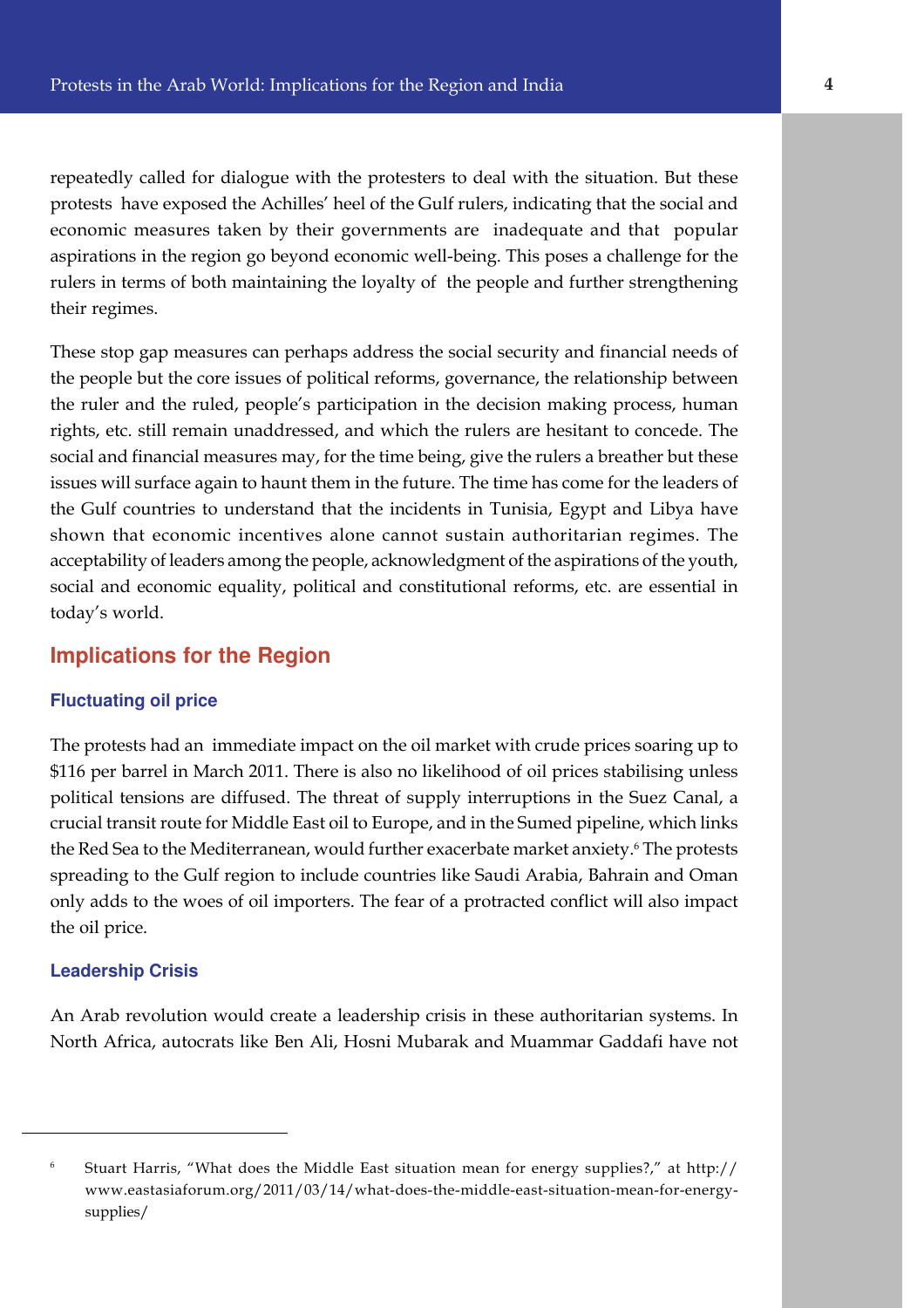allowed anyone in their countries to emerge as a leader. Similarly, the kings and the princes are the only leaders in the Gulf countries, where ruling families retain complete control. The lack of an alternate leadership raises a question mark over the future of the protest movements. This is being witnessed in Tunisia and Egypt where there is political confusion and no clear roadmap for the future. People living under authoritarian regimes have not been exposed to democratic norms and practices. Building democratic institutions will remain the biggest challenge ahead for the leaders as well as the people of the region.

#### **Emerging Civil Society**

The authoritarian Arab regimes and their system of tribal loyalty and lack of political and legal tools have resulted in a weak civil society. There is also no credible political opposition, which means that the Islamists are the only elements left to raise a voice against the regimes. Arab youth equipped with modern technologies have become the torchbearers of civil society which has risen in protest against the regimes. They have made demands for betterment of their own lives and for the development of their country. The success of the protests in Tunisia and Egypt has made the Arab youth feel confident about their ability and potential to challenge regimes. They have been inspired by their contemporaries in other parts of the world and feel frustrated and subjugated under their authoritarian rulers. This frustration coupled with their relative disadvantage vis-à-vis others have made the youth take to the streets.

#### **Challenge to 'Welfarism'**

The protests in the Gulf sheikhdoms are a challenge to the oil-led 'welfarism' in the region. Blessed with huge oil reserves, they have continued to maintain their rule by liberally distributing oil wealth among the citizens. They have also moved a step further by maintaining tax free regimes for their citizens, providing free education and health care facilities, extensive social security programmes, and so on. Over the decades the oil wealth has been used as a legitimising tool to prolong their rule as well as to maintain stability. But the protests have shown that people's expectations go beyond welfare measures. The calls for creating more jobs and opportunities symbolise the aspirations of the people to prove their abilities and contribute to national development rather than rely on economic incentives and other welfare measures.

#### **Regional Balance of Power**

The waves of protest in the Arab world have left their mark on the balance of power in the region. Israel was fearful of any change of guard in Egypt, which, it feared, would strengthen the power of the Muslim Brotherhood and adversely impact on the ongoing peace process with the Palestinians. In a statement issued on January 31, Israeli prime minister Benjamin Netanyahu said that his country's primary concern was that the crisis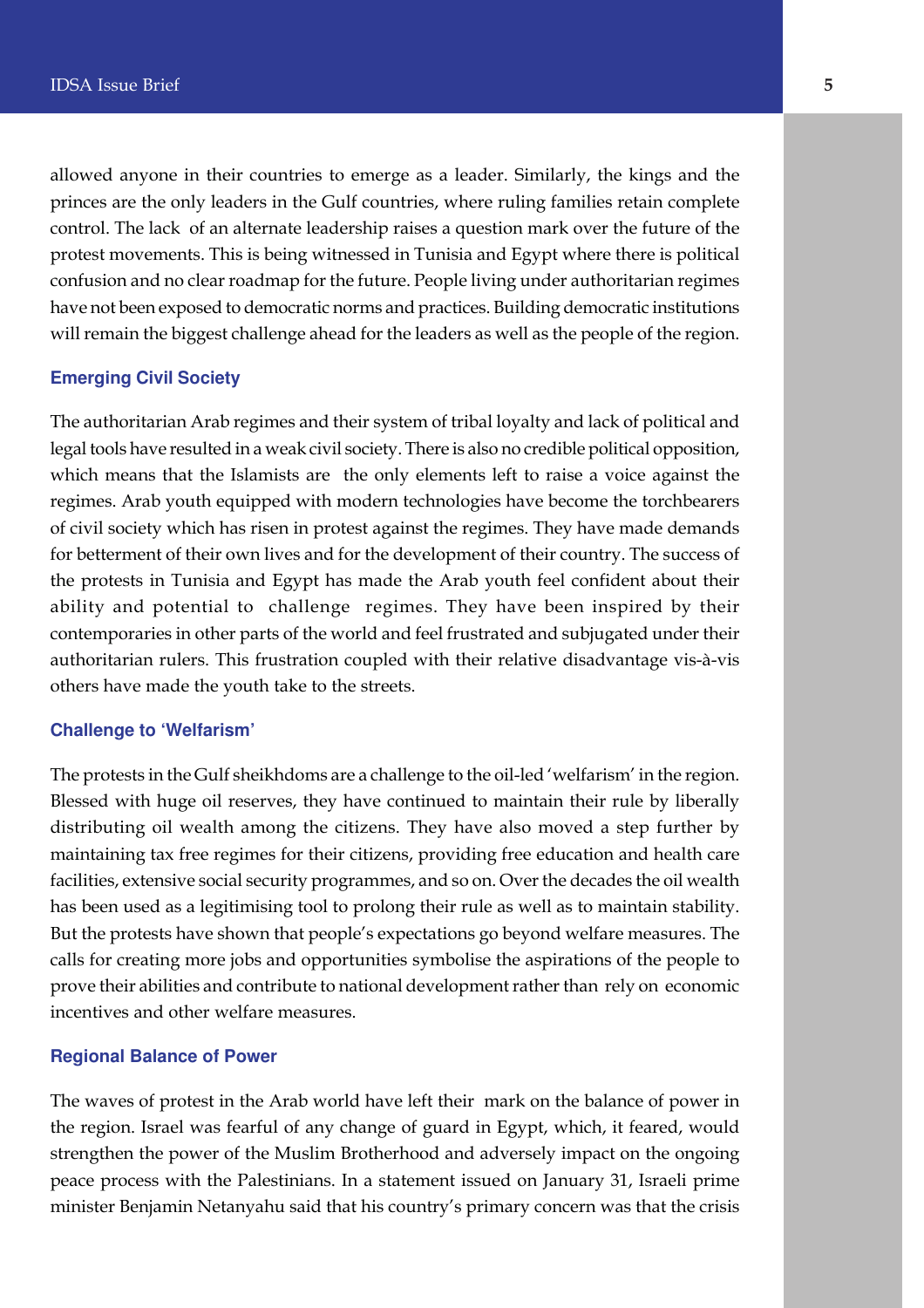in Egypt could create a situation in which the Muslim Brotherhood may emerge as a major player in the country, which could worsen bilateral relations.<sup>7</sup>

share of protests, the government was quick to quell them by arresting the leaders and Iran has however been dubbed as the net gainer from these protests. Though Iran had its using force. It has condemned the Arab leaders alleging that their authoritarian systems and regimes are corrupt and illegitimate. Iran has a traditional rivalry with the Gulf Arab countries particularly with Saudi Arabia which competes with Iran to be the undisputed regional power in the Gulf region. Iran has been trying to undermine the protests in its own streets even as it highlights the deep divisions among the Arabs. It has issued statements supporting the protesters in Egypt and Bahrain and has consequently been rebuked by Egyptian and Bahraini leaders.

#### **Arab Unity**

Despite the opposition of Israel and Iran, the Arabs have shown significant solidarity among themselves. Gulf countries expressed their support for the Tunisian leader Ben Ali and he has been given shelter in Jeddah in Saudi Arabia. Similarly, Mubarak was supported by Saudi Arabia, Oman and Bahrain which sent their representatives to him. The Gulf Cooperation Council (GCC) countries have come forward to offer full-fledged support to Bahrain and Oman which have witnessed severe protests. The GCC has not only expressed solidarity with the rulers of Bahrain and Oman but has also created a fund of \$20 billion for these two countries. It also decided to establish a GCC Developmental Programme (GCCDP) to finance development projects in member countries and form an ad hoc committee composed of representatives of member countries to forge the necessary mechanism to establish this programme.<sup>8</sup> Saudi Arabia and the UAE, on the request of Bahrain's ruler, have sent forces to Bahrain to control the protests.

GCC countries have also come together to deter Iranian influence on the Shias of Bahrain, Saudi Arabia or any other country in the region. Thus the uprisings have been a test case for Arab unity as well. Muammar Gaddafi of Libya has been the exception in terms of not gaining the support of any other Arab country or organisation. The GCC has supported the Western proposal of a no-fly zone over Libya. Similarly, the Arab League had also

<sup>&</sup>lt;sup>7</sup> "Israel worried about Islamic takeover in Egypt," *Arab News,* January 31, 2011, available at http:// arabnews.com/middleeast/article248059.ece

<sup>8</sup> "GCC Foreign Ministers reject foreign interference and appropriate \$20 billion for development in Bahrain and Oman," Saudi Press Agency, March 10, 2011, available at, http://www.spa.gov.sa/ English/index.php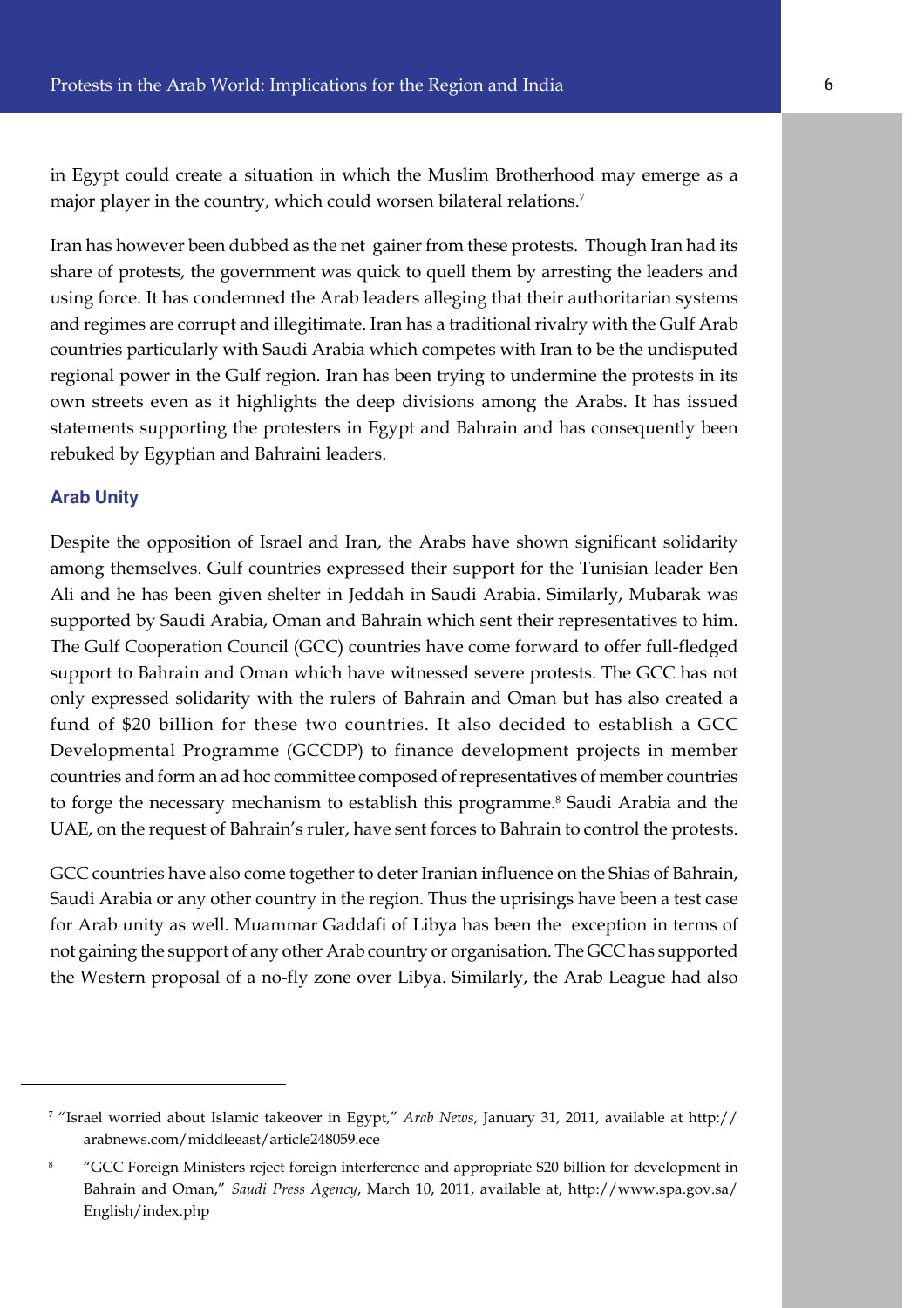appealed to the United Nations to impose a no-fly zone since it fears a massive genocide in that country.

#### **Shia-Sunni Sectarian Politics**

The Shia-Sunni divide has been a sensitive issue in Bahrain, Saudi Arabia and Yemen. Though the protests have not been along sectarian lines, the politics of sectarianism has come to the fore. In Bahrain around 70 per cent of the population consists of Shias who have been complaining of negligence by the state in employment and other aspects. It has often been alleged that Shias are not properly represented in the army, police and the higher ranks of the bureaucracy. But it is suspected that Iran has a huge influence over the Bahraini Shias and that it has been inciting protests in Bahrain against the ruling family. Similar apprehensions have been expressed in Saudi Arabia where the Shia minority has been marginalised by the ruling family. Though Saudi Arabia has not witnessed widespread protests, hundreds of Shias have come out into the streets in the Shia dominated Eastern province. Similarly, the Shiite Houthi rebels in Yemen have joined the protests demanding the removal of the Saleh regime. In the past, the Yemeni government has accused Iran of supporting the Houthis with weapons, money and training. The regional Shia-Sunni sectarian dimension has resurfaced in the wake of the popular protests in the region.

#### **Implications for India**

India is heavily dependent on the Gulf region for energy supplies. Any major political crisis in the region would disrupt the oil production and supplies thus leading to an increase in oil prices. It would be more serious if disruption in the oil supply were to take place in the strategically important Strait of Hormuz. Oil production in Libya has already been cut by half and crude oil prices have touched \$116 per barrel. India is not reliant on Libya for energy but the crisis has created an anxiety and instability in the oil market. So far the situation in the Gulf has not worsened to the point of threatening energy supplies but a Libya-like situation there would certainly have serious implications for India. India's endeavour to maintain its current economic growth rate and its aspirations for a double digit annual growth rate in the future are also highly dependent on uninterrupted energy supply at a moderate market price.

Apart from oil, India shares huge non-oil trade relations with these countries. India's non-oil trade with the WANA (West Asia North Africa) region amounted to \$120.75 billion in 2009-10.<sup>9</sup> The total non-oil trade with the six GCC countries alone amounts to \$84 billion.

<sup>&</sup>lt;sup>9</sup> Government of India, Export Import Data Bank, Ministry of Trade and Commerce. The figures do not include India's imports of petroleum products and crude oil.